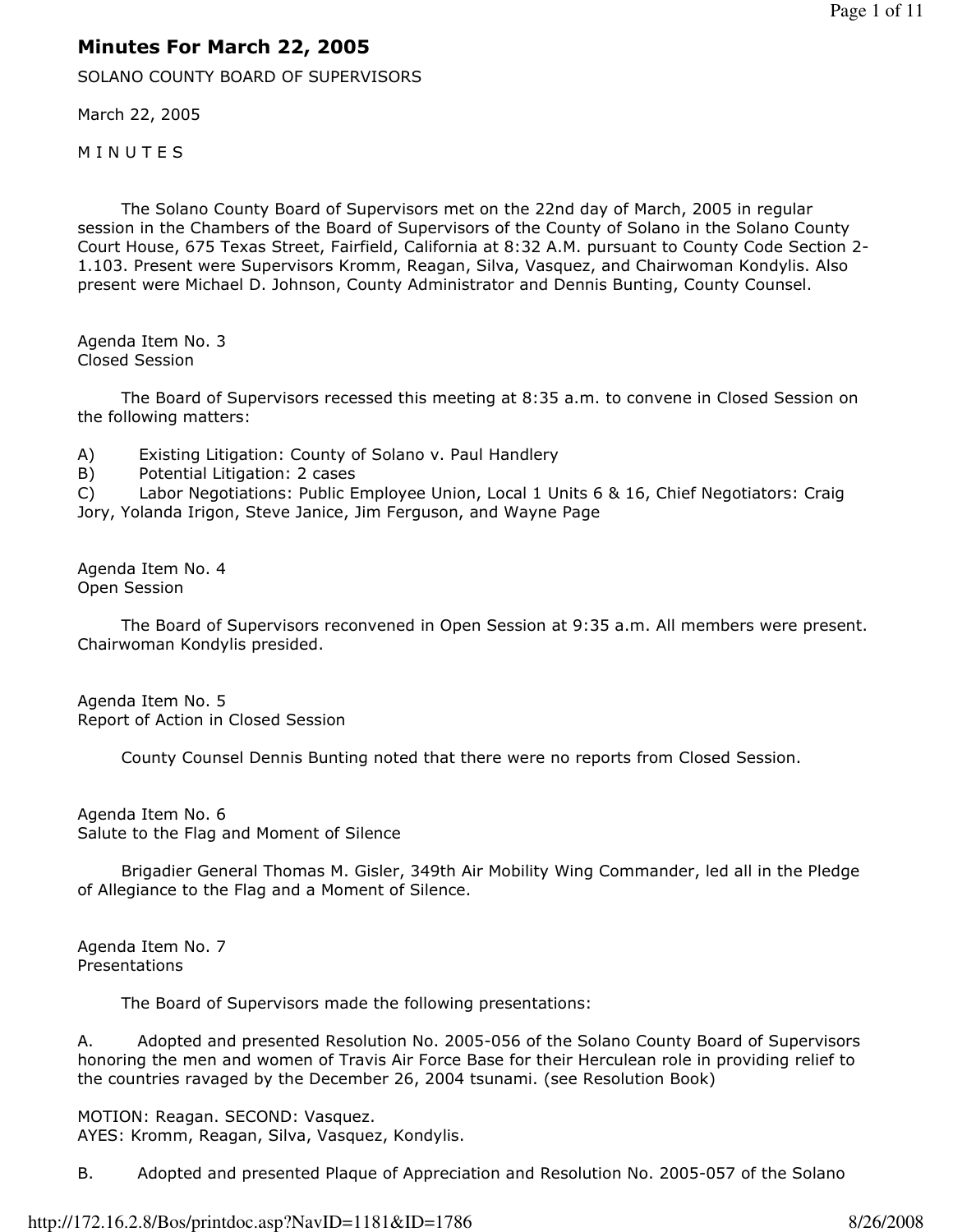County Board of Supervisors honoring Darby Hayes, Assistant County Administrator upon his retirement with Solano County. (see Resolution Book)

MOTION: Kondylis. SECOND: Vasquez. AYES: Kromm, Reagan, Silva, Vasquez, Kondylis.

C. Adopted and presented Plaque of Appreciation and Resolution No. 2005-055 honoring Rose Mary Lewis, Deputy Director of Health and Social Services for Eligibility and Employment Services upon her retirement with Solano County. (see Resolution Book)

MOTION: Kromm. SECOND: Reagan. AYES: Kromm, Reagan, Silva, Vasquez, Kondylis.

Agenda Item No. 8 Items From the Public

 The Chairwoman invited individuals of the public to make statements on matters relating to the business of the Solano County Board of Supervisors. The following individuals made public comments:

A) Debbie Dorsey, representing Enerpower, reported that the purpose of their company was to review PG&E bills of various agencies to determine the current costs being paid per kilowatt usage and to provide a savings analysis. Ms. Dorsey noted that she felt she could save the county \$50,000 per month and requested the Board to designate a representative from the County to work with her on this matter.

B) Donald Tipton, unincorporated Vallejo, expressed his concern regarding burnt out street lights in the Homeacres area of Vallejo and that there had been a theft from a mailbox located under one of the non-operating lights. Mr. Tipton noted that a 1-800 number had not yet been established for citizens to make a toll free call to the County offices but that there was an 888 number for people from outside the county to utilize. Mr. Tipton expressed his concern regarding the lack of use of the Board of Supervisors' agenda packet at the local libraries which were being provided free of charge to the citizens. Mr. Tipton noted that he attended the Strategic Planning meeting and came away with the conclusion that if you are not part of the solution, then you are part of the problem.

D) Supervisor Kromm reported on his trip to Washington D.C., along with staff, to lobby representatives and discuss concerns regarding tribal land development and "reservation shopping" which is the tribal development on land where a tribe does not have a significant historic nexus. Supervisor Kromm noted that he felt that the establishment of the Northern California Counties Tribal Affairs Consortium with Napa, Solano, and Sonoma counties provided an opportunity to meet with a wide range of legislators and their staff and felt that they had become knowledgeable over the last two years in their understanding of the issues.

E) Supervisor Reagan reported on his National Association of County Governments trip to Washington D.C. where they discussed issues relating to Base Realignment and Closures (BRAC). Supervisor Reagan noted that it was important not to be complacent but that a successful effort had been made to bring awareness to those in leadership roles regarding the importance of Travis Air Force Base.

F) Supervisor Vasquez requested that this meeting of the Board of Supervisors be adjourned in memory of Chris Martinez.

Agenda Item No. 10 Public Comment on Consent Calendar

The Chairwoman invited individuals of the public to make public comment on Consent Calendar Items. There was no public comment.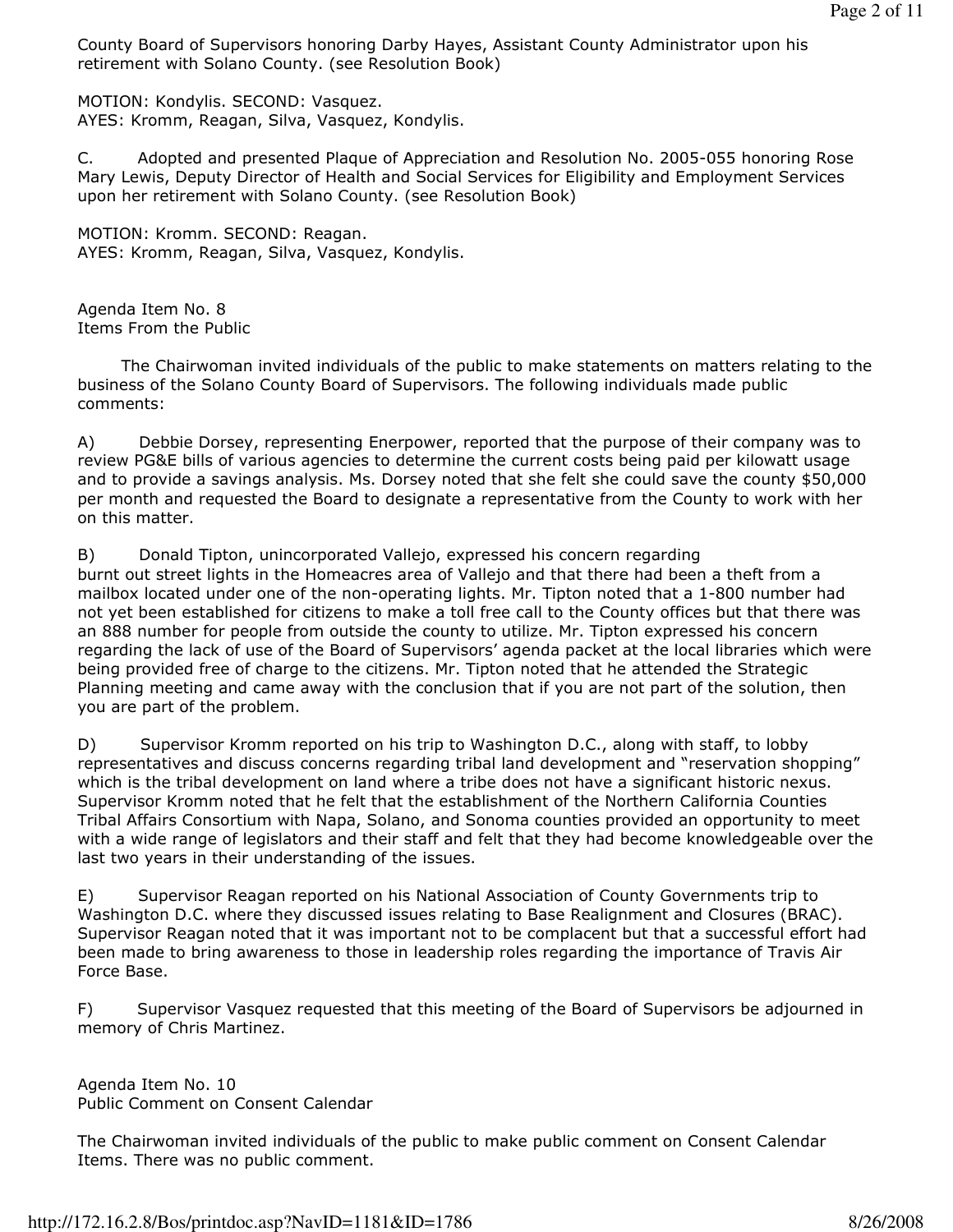Agenda Item No. 11 Approval of Agenda

 Approved the Solano County Board of Supervisors' agenda as submitted with the following amendments:

Item No. 13 – Approval of the Board of Supervisors minutes for March 1, 2005 removed from the Consent Calendar and renumbered 22A.

Item No. 15A - Accept follow-up review of the Public Guardian Office removed from the Consent Calendar and renumbered 22B.

Item No. 16 - Resolution delegating investment authority to the County Treasurer for one year removed from Consent Calendar and renumbered 22C.

Item No. 17C - Amending Standards in future agreements with Aviation Operators designated as Limited Fixed Base Operators at the Nut Tree Airport and approval of an agreement with and designation of, Power Aviation as a Limited Aeronautical Activity Fixed Base Operator at the Nut Tree Airport removed from Consent Calendar and renumbered 22D.

MOTION: Silva. SECOND: Reagan. AYES: Kromm, Reagan, Silva, Vasquez, Kondylis.

Agenda Item No. 12 Consent Calendar

Acted on the following Consent Calendar items:

14. Adopted and authorized the Chairwoman to sign Resolution No. 2005-059 releasing the county lien on Suzi M. Smith's real property and authorizing County Counsel to execute and deliver for recordation a Release of Lien as outlined in the Agenda Submittal from the County Counsel dated March 22, 2005, incorporated herein by reference. (see Resolution Book)

15B. Accepted the Auditor-Controller's report on the examination of the books of the County Treasury as of December 15, 2004 as outlined in the Agenda Submittal from the Auditor-Controller dated March 22, 2005, incorporated herein by reference.

17A. Approved a one (1) year contract amendment with Craig Jory of JORY HR, for labor relations services from April 1, 2005, through March 31, 2006, in the amount of \$4,125 per month, to not exceed \$49,500 and authorized the Director of Human Resources to enter into an agreement with JORY HR. This contract amendment is in addition to the original \$49,000 base contract with JORY HR for a net total of \$99,000 as outlined in the Agenda Submittal from the Department of Human Resources dated March 22, 2005, incorporated herein by reference.

17B. Approved the side letter agreements with SEIU, Local 535, representing Unit #5, Health and Welfare Services Employees, and SEIU, Local 1280, representing Units #7, #8, and #9 Clerical, Technical, General Service and General Services Supervisory employees, regarding CalWORKs Information Network (CalWIN) implementation, and authorized the Director of Human Resources to implement any similar side letter agreements with other employee organizations regarding CalWIN implementation as outlined in the Agenda Submittal from the Department of Human Resources dated March 22, 2005, incorporated herein by reference.

18A. Approved and authorized the Chairwoman to execute the Notice of Completion for construction of the Cat Adoption Center in the Animal Care Center located at 2510 Claybank Road, Fairfield, CA and authorized the Clerk of the Board to record the executed document as outlined in the Agenda Submittal from General Services dated March 22, 2005, incorporated herein by reference.

18B. Authorized the County Administrator or his designee to negotiate the terms and conditions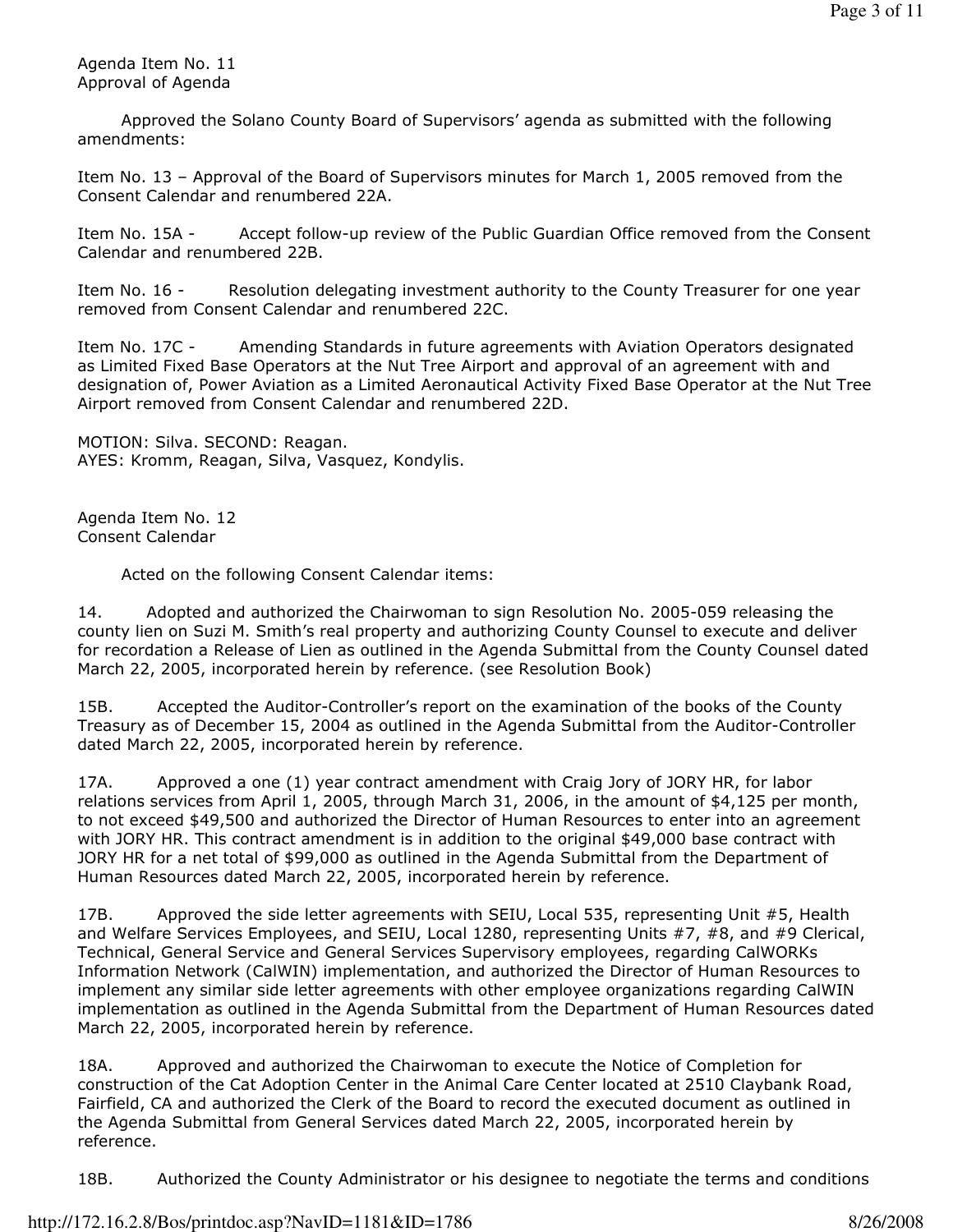to acquire 15.66 acres of vacant real property located along East Monte Vista Avenue and adjacent to the Nut Tree Airport in the City of Vacaville (Assessor's Parcel 0129-210-100). Authorized the County Administrator to open escrow and to take all necessary steps to consummate the acquisition of the real property in accordance with the terms and conditions of the Purchase and Sale Agreement as outlined in the Agenda Submittal from General Services, Property Management, dated March 22, 2005, incorporated herein by reference.

18D. Adopted and authorized the Chairwoman to sign Resolution No. 2005-060 prohibiting parking at the Nut Tree Airport except in designated areas and establishing a speed limit of 25 m.p.h. on County Airport Road and 15 m.p.h. on all other airport property as outlined in the Agenda Submittal from General Services dated March 22, 2005, incorporated herein by reference. (see Resolution Book)

19. Adopted and authorized the Chairwoman to sign Resolution No. 2005-061 authorizing the Department of Child Support Services (DCSS) to submit a grant application to the U.S. Department of Health and Human Services in the amount of up to \$175,000 for the purpose of providing program services to incarcerated parents. Authorized the County Administrator to sign all application documents related to the grant as outlined in the Agenda Submittal from the Department of Child Support Services dated March 22, 2005, incorporated herein by reference. (see Resolution Book)

20. Adopted and authorized the Chairwoman to sign Resolution No. 2005-062 amending the Position Allocation List to add one (1) Clerical Operations Manager position, and add one (1) Office Assistant I/II position as outlined in the Agenda Submittal from the Public Defender dated March 22, 2005, incorporated herein by reference. (see Resolution Book)

21. Approved and authorized the County Administrator to sign First Amendment to Service Agreement for Solid Waste, Recyclables and Green Waste Collection, Recycling Processing and Disposal with Vacaville Sanitary Service as outlined in the Agenda Submittal from the Department of Resource Management and General Services dated March 22, 2005, incorporated herein by reference.

MOTION: Kromm. SECOND: Silva. AYES: Kromm, Reagan, Silva, Vasquez, Kondylis.

Item No. 22A Approval of the Minutes

Approved the minutes of the In-Home Supportive Services Public Authority and Board of Supervisors' meeting of March 1, 2005 as outlined in the Agenda Submittal from the Clerk of the Board dated March 22, 2005, incorporated herein by reference, with the following amendments:

A) Board of Supervisors – Agenda Item No. 8 – Items from the Public to read: "F) Supervisor Reagan noted that he has encouraged the Solano County District Attorney to review this matter for criminal negligence and asked staff to review if there was cause of revocation of the Use Permit."

B) Board of Supervisors – Agenda Item No. 32 – Confined Animal Facilities (Dairies) – Page 11, last paragraph amended to read "The Board reviewed the identified concerns relating to confined animal facilities raised during previous Board meetings as outlined in Attachment 1 of the Agenda Submittal from the Resources Department dated March 1, 2005, incorporated herein by reference. It was determined by the Board that expert testimony would not be required regarding the testing of the wells, regulations to be adopted by the Central Valley Regional Water Quality Control Board, response time required to submit a plan should contamination occur, SB 700 requirements, compliance with Solano County Mosquito Abatement District and the number of flies associated with the dairies, and animal tracking for disease prevention."

C) Solano County Housing Authority – Agenda Item No. 27 – Section 8 Budget Reductions and 2004 Administrative Plan amended to include "D) Approved SCHA going to the standard reductions at the first annual reexamination, if needed, instead of the second in order to prevent canceling Housing Authority Program contracts and terminating assistance to existing households.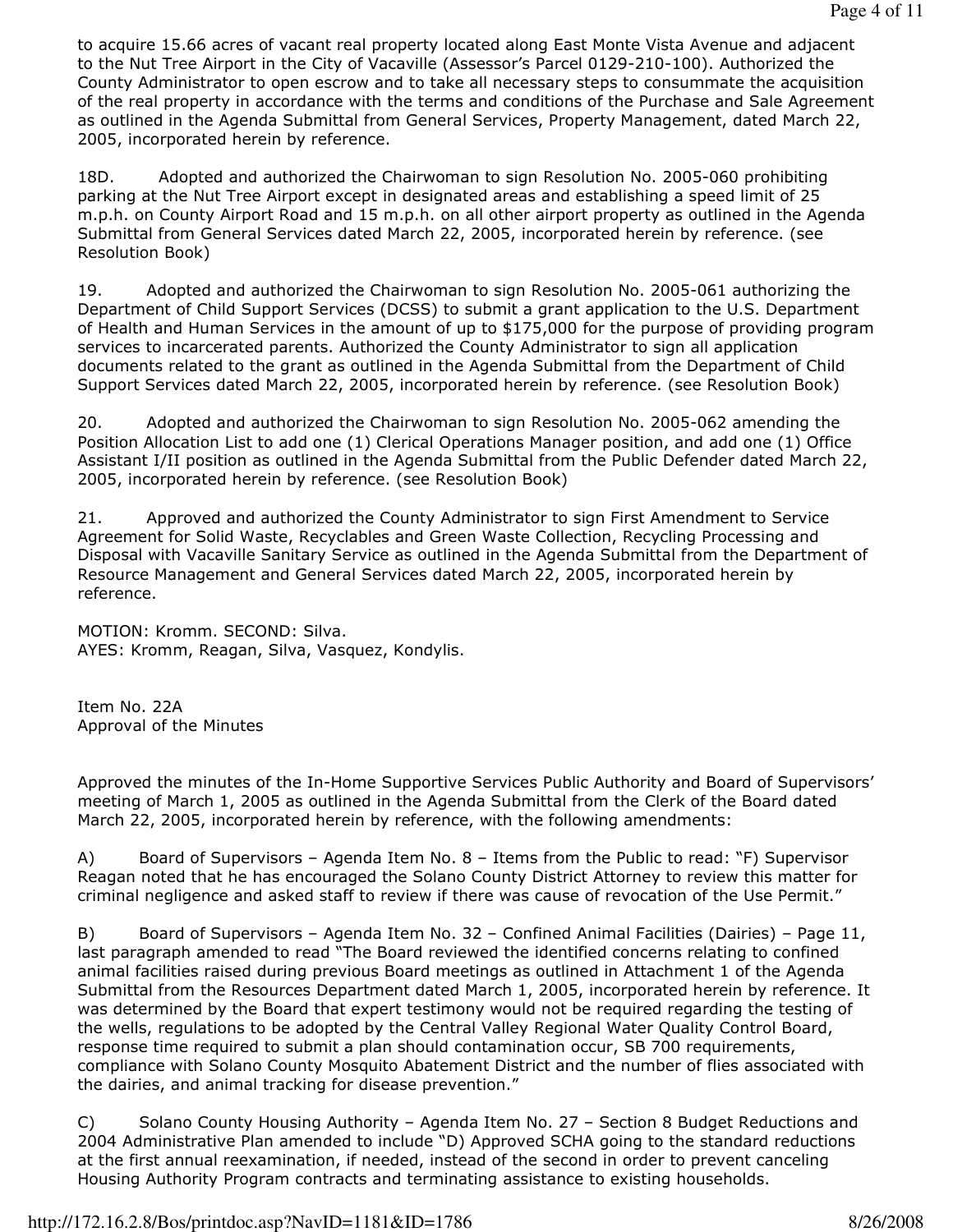MOTION: Reagan. SECOND: Vasquez. AYES: Kromm, Reagan, Silva, Vasquez, Kondylis.

Agenda Item No. 22B Review of Public Guardian Office

 The Board received a report from the Auditor-Controller requesting acceptance of a report on the follow-up review of the Public Guardian's Office within the Health & Social Services Department and to continue to take corrective action on those conditions still unresolved as outlined in the Agenda Submittal dated March 22, 2005, incorporated herein by reference.

 In response to a question posed by Chairwoman Kondylis, staff noted that they have received board approval to hire additional fiscal staff to perform bank reconciliations and that it is expected that corrective actions will be in place by May, 2005.

MOTION: Reagan. SECOND: Vasquez. AYES: Kromm, Reagan, Silva, Vasquez, Kondylis.

Agenda Item No. 22C County Treasurer Investment Authority

 The Board received a report from the Treasurer-Tax Collector-County Clerk requesting adoption of a resolution delegating investment authority to the County Treasurer for a period of 12 months as outlined in the Agenda Submittal dated March 22, 2005, incorporated herein by reference.

 The Board of Supervisors expressed concern regarding the oversight of the County's investment policy. At the conclusion of clarification provided by the Treasurer-Tax Collector-County Clerk addressing the concerns of the Board of Supervisors, the Board adopted and authorized the Chairwoman to sign Resolution No. 2005-058 renewing delegation of investment authority to the Solano County Treasurer-Tax Collector-County Clerk, directed staff to return to the Board of Supervisors on an annual basis with any potential changes in the policy highlighted, and that the Investment Oversight Committee continue its operation.

MOTION: Kromm. SECOND: Kondylis AYES: Kromm, Reagan, Silva, Vasquez, Kondylis.

Agenda Item No. 22D Limited Fixed Base Operators – Nut Tree Airport

 The Board received a report from the General Services, Airport Division, requesting approval of a five-year agreement with, and designation of, DFD dba Power Aviation as a Limited Aeronautical Activity Fixed Base Operator at Nut Tree Airport effective April 1, 2005 through March 31, 2010 and amendment of the "Standards for All Aviation Operators" to require businesses conducted as Limited Aeronautical Activity Fixed Based Operators to pay two percent (2%) of their adjusted gross income, or \$500, whichever is higher, per specialized aviation service at the time of a new or renewal agreement as outlined in the Agenda Submittal dated March 22, 2005, incorporated herein by reference.

 In response to a question posed by Chairwoman Kondylis, staff noted that most requests for amendments are submitted after review by the Aviation Advisory Committee. However, the Aviation Advisory Committee meets on a quarterly basis and it was felt that it would be preferable to take action prior to their next meeting. It was noted that the Aviation Advisory Committee would be apprised of the change in the standards for future agreements with Limited Fixed Base Operators at their April 28, 2005 meeting.

 Supervisor Vasquez noted latitude should be given to the Airport Manager when a business opportunity arises and that it is the goal of the Board to increase business activity at the Nut Tree Airport.

 At the conclusion of further discussion, the Board acted to approve a five-year agreement with, and designation of, DFD dba Power Aviation as a Limited Aeronautical Activity Fixed Base Operator at Nut Tree Airport effective April 1, 2005 through March 31, 2010 and amended the "Standards for All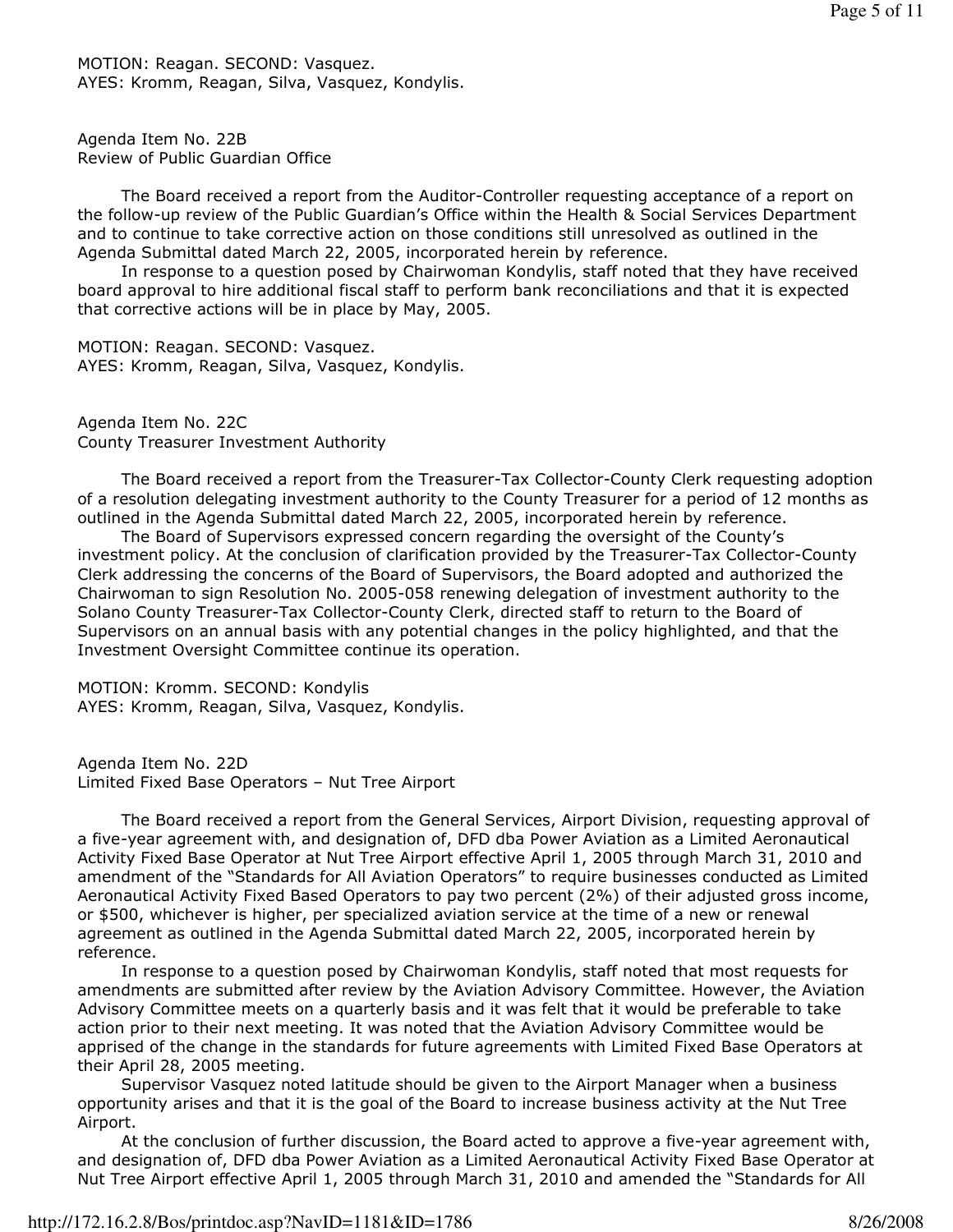Aviation Operators" to require businesses conducted as Limited Aeronautical Activity Fixed Based Operators to pay two percent (2%) of their adjusted gross income, or \$500, whichever is higher, per specialized aviation service at the time of a new or renewal agreement.

MOTION: Reagan. SECOND: Vasquez. AYES: Kromm, Reagan, Silva, Vasquez, Kondylis.

 The Board of Supervisors recessed this meeting at 10:25 A.M. and reconvened at 10:40 A.M. All members were present. Chairwoman Kondylis presided.

Agenda Item No. 23A Legislative Advocate

 The Board received a report from the County's Legislative Advocate concerning 1) new developments on the 2005-06 State Budget; 2) the possibility of securing legislation to authorize the Board to provide 3% at 50 retirement benefits to investigators in the District Attorney's office; and, 3) progress on the County's 2005 legislative priorities; 4) Board positions on legislation and a proposal concerning Regional Homeland Security Joint Aviation Operations Center, Joint Field Office and Logistics Staging Area at Travis AFB, as outlined in the Agenda Submittal from the County Administrator dated March 22, 2005, incorporated herein by reference.

It was moved by Supervisor Reagan and seconded by Supervisor Silva to:

A) Support AB 109 (Chan) – First 5 Commissions; AB 1221 (Jones) – Air board representation; and AB 1605 (Wolk) – Financial abuse of the elderly with the provision that employees of financial institutions that have direct contact with the elderly not be held personally liable for failure to report an abuse issue

B) Oppose unless amended AB 1248 (Umberg) – Booking fees; AB 1665 (Laird) – Central Valley Flood Control District; and ACA 13 (Harman) – Flood control and Proposition 218; and AB 1244 (Wolk) – Cal-Fed

C) Oppose AB 1664 (Gordon) – Financial abuse of the elderly and SB 34 (Florez) – First 5 commissions

D) Watch AB 262 (Berg) – Courthouse construction funds; SB 200 (Machado) – Sacramento and San Joaquin Conservancy; AB 501 (La Malfa) – Water supply planning; and AB 797 (Wolk) – Delta Protection Commission

Supervisor Kromm indicated that he was in agreement to support AB 109 (Chan); AB 1221 (Jones); AB 1605 (Wolk) and requested Board support for SB 1018. However, Supervisor Kromm noted that he was not comfortable with opposition to any of the proposed legislation pertaining to water and could not support the current motion. No vote was taken.

At the conclusion of further discussion, the Board took the following action:

A) Support AB 109 (Chan) – First 5 Commissions; AB 1221 (Jones) – Air board representation

B) Oppose AB 1248 (Umberg) – Booking fees; AB 1664 (Gordon) – Financial abuse of the elderly; and SB 34 (Florez) – First 5 commissions

C) Watch AB 262 (Berg) – Courthouse construction funds and AB 501 (La Malfa) – Water supply planning

MOTION: Reagan. SECOND: Silva. AYES: Kromm, Reagan, Silva, Vasquez, Kondylis.

The Board acted to support AB 1605 (Wolk) – Financial abuse of the elderly.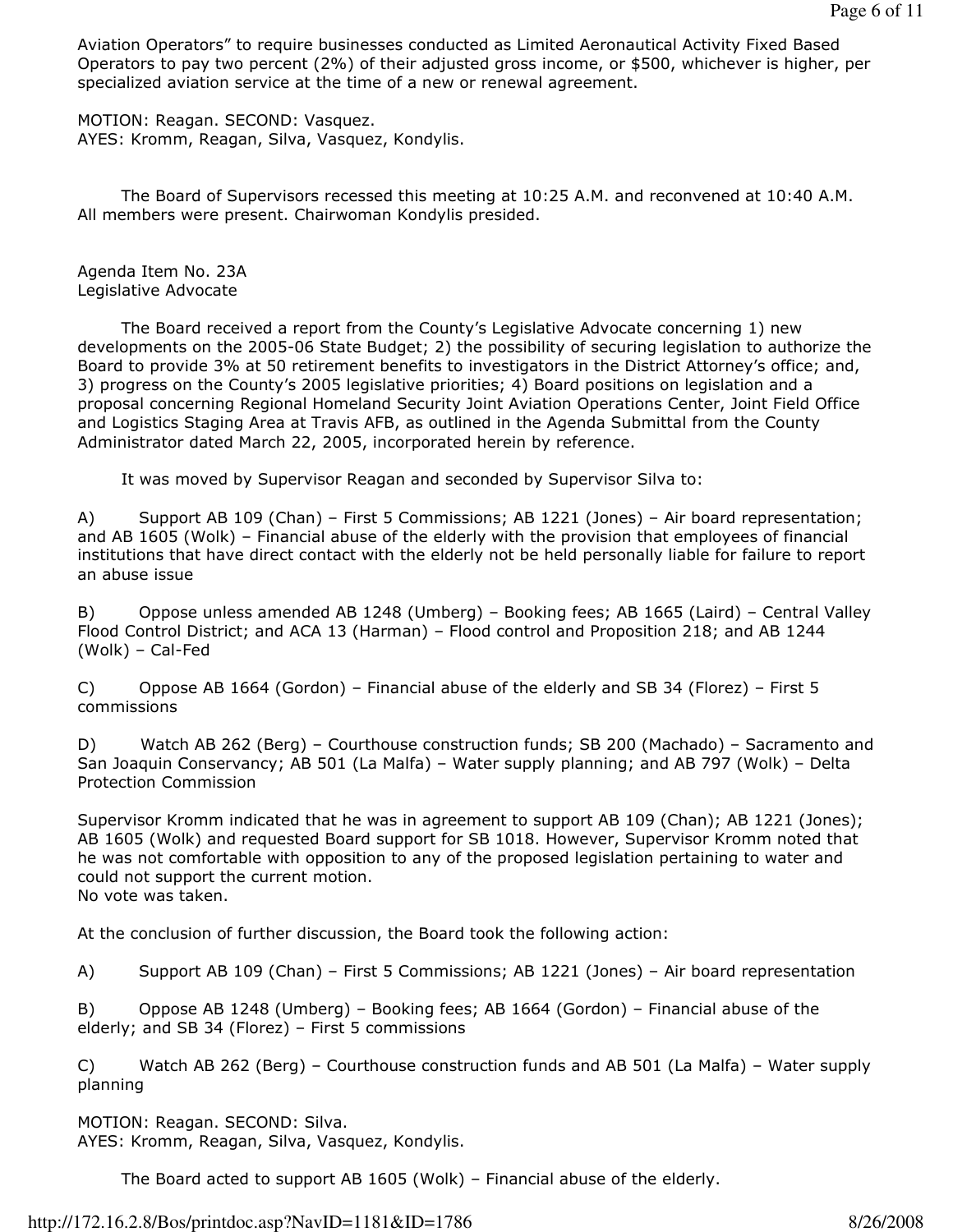MOTION: Reagan. SECOND: Silva. AYES: Kromm, Vasquez, Kondylis. NOES: Reagan, Silva.

 The Board acted to watch SB 200 (Machado) – Sacramento and San Joaquin Conservancy; AB 797 (Wolk) – Delta Protection Commission; AB 1244 (Wolk) – Cal-Fed; AB 1665 (Laird) – Central Valley Flood Control District; and ACA 13 (Harman) – Flood control and Proposition 218.

MOTION: Kromm. SECOND: Vasquez. AYES: Kromm, Silva, Vasquez, Kondylis. NOES: Reagan.

 The Board directed Paul Yoder, Legislative Advocate for Solano County, to report back to the Board in April, 2005 regarding legislation affecting counties regarding the caps on liability and to provide the Board with a matrix of proposed legislation pertaining to counties.

Agenda Item No. 23B Appointment to Alternative Modes Committee

 Appointed Supervisor Kromm as the Board of Supervisors' representative to participate on Solano Transportation Authority's Alternative Modes Committee as outlined in the Agenda Submittal from the County Administrator's Office dated March 22, 2005, incorporated herein by reference.

MOTION: Kondylis. SECOND: Silva. AYES: Kromm, Reagan, Silva, Vasquez, Kondylis.

 The Board of Supervisors recessed this meeting at 12:15 P.M. and reconvened at 2:00 P.M. All members were present. Chairwoman Kondylis presided.

Agenda Item No. 24A Old Town Cordelia Improvement Project

 The Board received a report from the Department of Resource Management dated March 22, 2005, incorporated herein by reference, outlining the Old Town Cordelia Improvement Project – Concept Plan and requesting authorization to proceed with obtaining funding for the second phase of the project to prepare design and construction plans and complete the environmental review process.

At the conclusion of the staff presentation, the Board took the following action:

A) Received report on the Old Town Cordelia Improvement Project – Concept Plan

B) Directed staff to proceed with obtaining funding for the second phase of the project to prepare design and construction plans and complete the environmental review process.

MOTION: Kromm. SECOND: Silva. AYES: Kromm, Reagan, Silva, Vasquez, Kondylis.

Agenda Item No. 24C Blue Ridge Road

 The Board received a report from the Department of Resource Management dated March 22, 2005, incorporated herein by reference, requesting consideration of County policies regarding Blue Ridge Road and the request from Mr. Philip Green for construction of three-fourths of a mile of new road; to confirm the County Maintained Mileage; and affirm County procedure for retention of road petition.

Chairwoman Kondylis noted that she had received a phone call from Mr. Green who indicated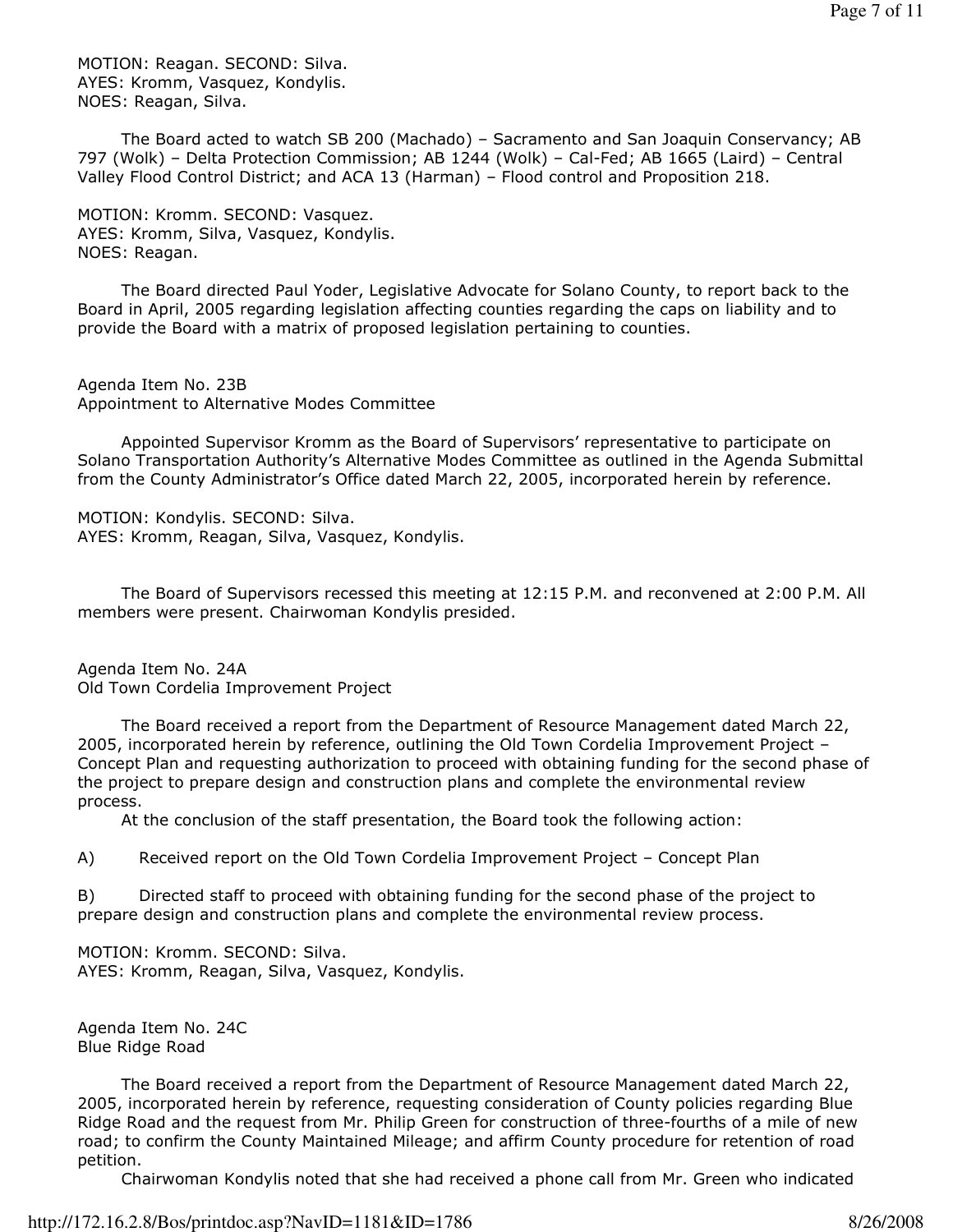that he would not be able to be present for this hearing but wanted the Board to go forward.

 County Counsel Dennis Bunting provided an overview of the definition of a county road vs a public road. Mr. Bunting noted that a county road was a road that had been incorporated into the county road system by a formal action of the Board. The distinguishing characteristic of a county road is that the county has to maintain that road. A public road is a road in which the public has acquired a right to travel and to that extent it is property. A private road is a road that is used by the owner of the land for their own purposes and may be used by others who have special contracts or easements with the private owner. Mr. Bunting noted that the County, by law, can only spend money on County roads; otherwise, it becomes a gift of public funds.

 Resource Management provided the Board with a historical overview of Blue Ridge Road. It was noted that Blue Ridge Road was established by a Road Petition in 1887 and runs three-fourths of a mile beyond the County maintained portion of the road. It was noted that the road extension was a public road right-of-way, but not a County maintained road. Staff reviewed the disposition of road petitions and how they are handled by the County noting that they are on file at the Clerk of the Board and copies maintained by County Surveyor at the Department of Resource Management. Staff noted that Mr. Green's request was to have the County construct and maintain the additional threefourths of a mile of Blue Ridge Road and that the County record the road petition for Blue Ridge Road and, implicitly, for all County roads. Staff recommended that the Board deny the request to construct and maintain an extension of Blue Ridge Road as there was extremely low traffic volume, it was a dead end road, not necessary for the general public convenience, very expensive to construct due to the challenging location and topography, and that there was no funding available. It was further noted that staff requested the Board to deny the second request of Mr. Green to record the 1887 road petition for Blue Ridge Road as the petitions are already filed with the Clerk of the Board of Supervisors and at the Department of Resource Management, petitions are filed in accordance with State law, current practice is standard among Counties, petitions are obscure and difficult to read and understand, and recording them would provide little public benefit.

 Mr. Henry Janoski, 7725 Blue Ridge Drive, Vacaville, expressed his opposition that the road going through his property was a public road. Mr. Janoski noted that Mr. Green was his neighbor to the north and had permission to use his private road which he maintained in order to get to his property; however, he noted that Mr. Green was not land locked as he also had access from his property to Highway 128. Mr. Janoski reported that he would not have bought this property 30 years ago if he knew that the County had access to his road. Mr. Janoski indicated that they would be dispossessed of approximately 3.5 acres and would lose the privacy of their vineyard if this road was considered a public road.

 In response to a question posed by Supervisor Reagan, County Counsel Dennis Bunting noted that once the Board of Supervisors adopted this road as a public road in 1890 and established a public right of way, the only way in which the County can dispossess itself is to abandon the road. Mr. Bunting noted that a portion of the property was federal land at that time and there was no recording requirement. Therefore, the Board at this time would have to abandon this portion of the road that never existed. Mr. Bunting noted that at this time, they are encouraging the property owners to reach an agreement with regards to the use of this portion of the road.

 In response to a question posed by Supervisor Vasquez, Mr. Bunting noted that the Board could direct staff to the Board at a public hearing to consider abandonment of that portion of Blue Ridge Road; however, the County had issued a Certificate of Compliance to Mr. Green on the basis that a public right of way did exist. Mr. Bunting noted that this portion of the road was public and was on the official maps until 1935.

 Supervisor Silva noted that if Mr. Green did not have a public right of way, then he would have to purchase an easement from Mr. Janoski to access his property. Supervisor Silva noted that he would not be in favor of doing away with a public right of way and noted that the Road Petitions are on record with the Clerk of the Board and did not feel it was necessary to record the documents at the Recorder's Office

At the conclusion of discussion, the Board took the following action:

A) Denied the request of Mr. Philip R. Green to construct an extension to Blue Ridge Road of about 3/4ths of a mile and to record the 1887 road petition establishing this road in the County Recorder's Office.

B) Confirmed the existing limits of County maintenance on Blue Ridge Road as 2.770 miles.

C) Affirmed the County's existing policy of retaining historical road petitions in the Clerk of the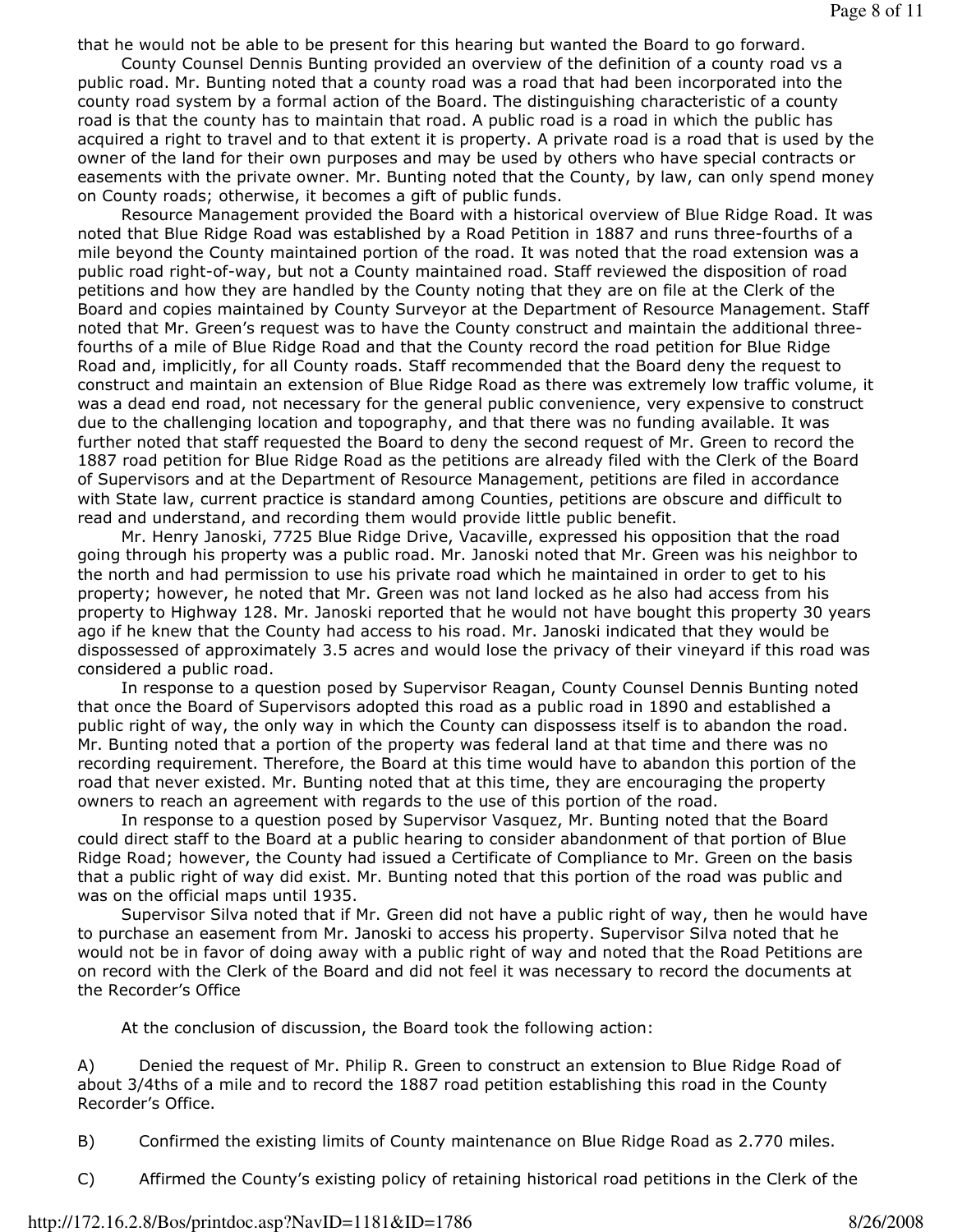## Board's office.

D) Directed staff to provide a letter advising title insurance companies that road petition documents are available in the Clerk of the Board of Supervisors office for review.

MOTION: Silva. SECOND: Reagan. AYES: Kromm, Reagan, Silva, Vasquez, Kondylis.

Agenda Item No. 24B Improvements to Gates Canyon Road

 The Board received a report from the Department of Resource Management dated March 22, 2005, incorporated herein by reference, regarding the status of improvements to Gates Canyon Road and a request by Tamara Attard , Paul Attard, James Lewis and Michael Lewis to receive a loan from the County to make additional improvements to Gates Canyon Road which would result in the paving of the road to the top of the ridgeline.

 Supervisor Vasquez noted that the property owners were interested in paying for improvements to a County road that would not only benefit the property owners but would benefit any emergency services needing to have access to the area and control erosion issues.

 County Administrator Michael D. Johnson, noted that the Resource Management Department did have concern with financing the project from the Road Fund due to the limited amount of funds available and suggested that if the Road Fund became disadvantaged, that the Board would provide funding from the General Fund to replenish the Road Fund. Mr. Johnson noted that the interest on the loan would be at the rate of loss of interest to the County Treasury.

 Supervisor Kromm expressed his concern that the County's financial interest be protected and that staff be directed to look at the value of the property and the amount already encumbered on the land. Supervisor Kromm noted that his concern was with protecting the County's treasury while promoting strong agricultural business'.

 Mr. Lewis noted that they would support abandonment of the road by the County; however, there has been strong opposition by the fire department due to their need to have access to the area. Mr. Lewis noted that during the fire of 1988, the fire apparatus units had a difficult time maneuvering by each other on the steep, narrow road which created a dangerous situation. Mr. Lewis further noted that the current zoning on the land would not allow for the building of a subdivision.

 Supervisor Silva indicated that he felt that this project would provide the opportunity to partner with the agricultural community as long as the value of the property exceeded the liens.

At the conclusion of discussion, the Board took the following action:

A) Authorized the Director of Resource Management to negotiate and execute an agreement with Tamara Attard, Paul Attard, James Lewis and Michael Lewis (Owners) to receive a loan from the County Road Fund which will be repaid along with a fair interest rate to provide additional improvements to Gates Canyon Road which would also benefit emergency and law enforcement vehicles.

B) Authorized the Director of Resource Management to solicit bids and award a contract to the low bidder for the construction of additional improvements to Gates Canyon Road.

MOTION: Vasquez. SECOND: Kromm. AYES: Kromm, Reagan, Silva, Vasquez, Kondylis.

Agenda Item No. 25 Appointment Authority

The Board made the following appointments:

A) Appointed Jean Rubier to the Rio Vista-Montezuma Cemetery District to fill an unexpired term, due to expire July 30, 2006

B) Appointed members to the Solano Partnership Against Violence (SPAV) for 2005 as follows: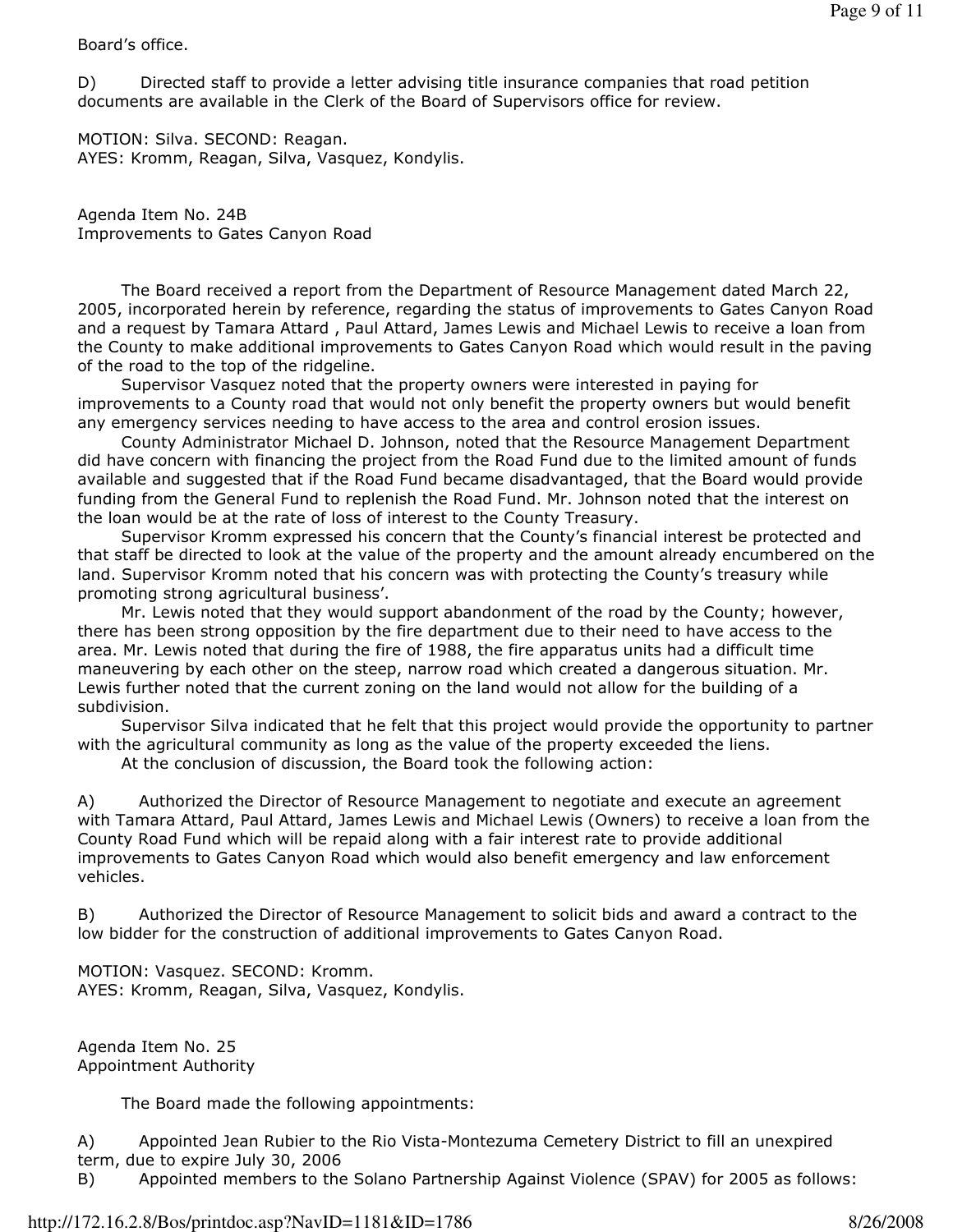1. Law Enforcement

A. Sgt. John Dugan, Supervisor, Youth Services, Investigations, Domestic Violence and Sexual Assault, Fairfield Police Department

- B. Debra Kaplow, Supervisor, Domestic Violence Unit, Solano County Probation Department
- C. Terry Ray, Deputy District Attorney, Solano County
- D. Sgt. Charlie Spruill, F.I.R.S.T., Vacaville Police Department
- 2. Community Based Organizations
- A. Cheryl Franklin-Golden, Executive Director, SafeQuest Solano County

B. Kate Gillooly, Clinical Director, New Pathways Counseling Program, Catholic Social Service Solano County

- C. Daniel Lamons, Community Outreach Worker, Vallejo Fighting Back Partnership
- D. Patricia Nicodemus, Jail Outreach and Treatment Program, Youth & Family Services
- E. Elaine Rairden, Board of Directors, Christian Help Center, Volunteer, Vallejo Police

Department, Violence Against Women Investigations

- 3. Board of Supervisors
- A. District 1 Carmen Ward, Aide to Supervisor Barbara Kondylis
- B. District 2 Colleen Smith, Coordinator, Benicia Family Resource Center
- 4. Health & Social Services
- A. Susan Dolan, Community Liaison, Child Protective Services
- 5. Other Community Representatives
- A. Gloria Diaz, Senior Master Social Worker, F.I.R.S.T., Vacaville Police Department
- B. Kathy Dineen, Special Operations Division, Fairfield Police Department

C. Elizabeth Gibboney, Government Relations/Communication Director, Partnership HealthPlan of California

- D. Rev. Willie Graham, Faith Based Community, F.I.R.S.T., Vacaville Police Department
- E. Debra Milinsky, Department of Psychiatry, Kaiser Permanente
- F. Latrise Muchison, Family Advocacy Unit, Travis Air Force Base

G. Anthony "Tony" Valdez, Program Manager, Jail Outreach and Treatment Program Youth & Family Services

H. Cyndi Wolke, Benicia Police Department Community Chaplin, Benicia Family Resource Center Outreach Worker

MOTION: Silva. SECOND: Reagan. AYES: Kromm, Reagan, Silva, Vasquez, Kondylis.

Agenda Item No. 26A Minor Subdivision Application – James Coppel

 The Board received a report from Resource Management dated March 22, 2005, incorporated herein by reference requesting the Board hold a public hearing to consider approval of Minor Subdivision Application No. MS-03-12 of James Coppel to subdivide a 517 acre parcel into twelve parcels of 43 acres each; adopt a resolution approving Minor Subdivision Application MS-03-12 for property located on Mace Blvd. in an "A-40" Exclusive Agricultural Zoning District.

 At the conclusion of a public hearing, the Board acted to continue this matter to April 5, 2005 at 9:00 A.M. due to concerns voiced regarding ariel spraying of crops in the vicinity of a proposed residential area.

MOTION: Reagan. SECOND: Kromm. AYES: Kromm, Reagan, Silva, Vasquez, Kondylis.

Agenda Item No. 26B Minor Subdivision Application – Jess Jones

The Board received a report from Resource Management dated March 22, 2005, incorporated herein